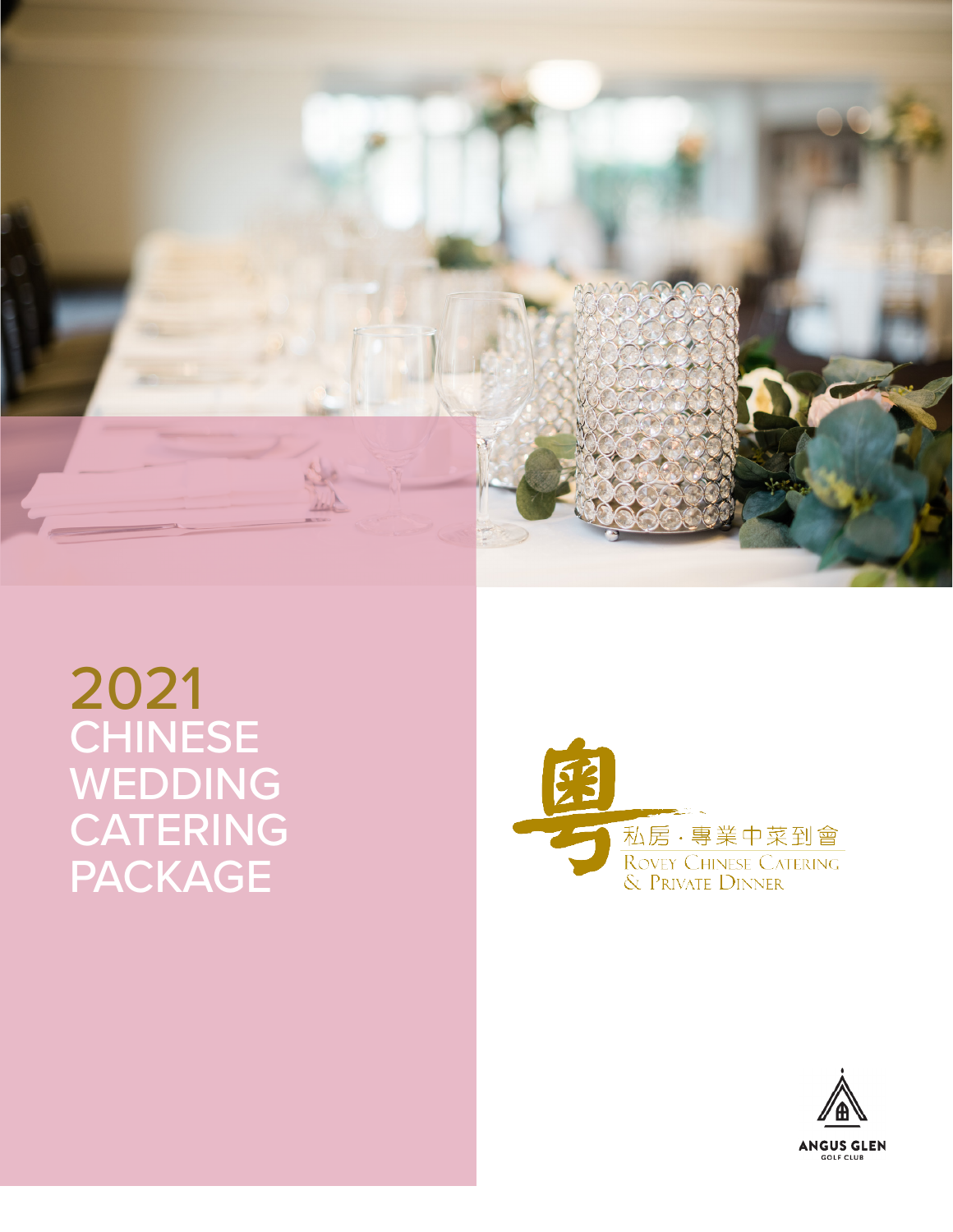# 皇朝婚禮 Dynasty Menu

鴻運乳豬件海蜇海藻 Succulent Roasted Suckling Pig With Jelly Fish & Seaweed

香酥黃金鳳尾蝦 Deep Fried Stuffed Shrimp Mousse with Jumbo Prawns

鮑参海味羹 Supreme Soup with Shredded Abalone, Sea Cucumber, Fish Maw, Conpoy, & Shiitake

瑤柱北菰素鮑甫 Braised Two Kinds of Mushroom on a Bed of Vegetables with Conpoy Sauce

當紅脆皮雞 Roasted Crispy Chicken

清蒸湖中霸 Steamed Twin Fishes w/ Ginger & Scallions in Soya Dressing

海皇炒飯 Fried Rice With Seafood

干燒伊麵 Braised E-Fu Noodle

百年好合〔蓮子百合紅荳沙〕 Red Bean Soup With Lily Bulb And Lotus Seeds

永結同心 Sweetest Memories Duo Fancy Pastries

十位用 (Serve Table Of 10 Guests)

 \$1638 per table 餐前小食 Hors D'oeuves (choice of three)

春卷 Spring Rolls (Meat or Vegetarian)

炸蝦卷 Deep Fried Shrimp Roll

叉燒酥 BBQ Pork Phyllos

咖哩角 Baked Curry Rolls

炸蝦角 Deep Fried Shrimp Dumpling

蒸水晶蝦餃 Steamed Shrimp Dumpling

蒸燒賣 Steamed Pork Dumpling (Sui Mai)

蒸素菜餃 Steamed Vegetables Dumpling

*All packages includes*:

- Hors D'oeuvres (choice of three)
- Hall Rental
- Menu
- Wait Staff
- Standard Bar for 6 hours
- Wine During Dinner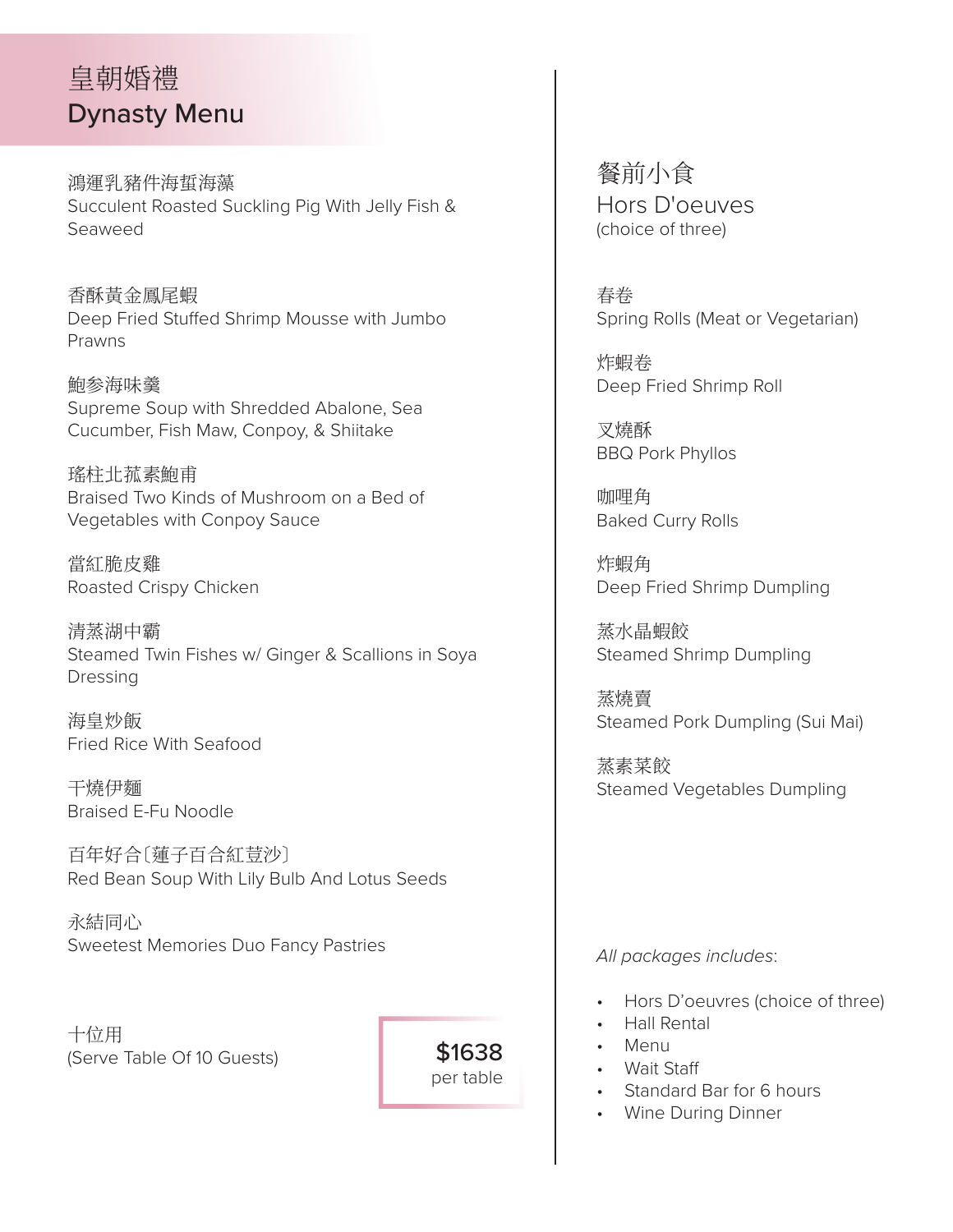# 美滿婚禮 Perfect Menu

鴻運乳豬件海蜇海藻 Succulent Roasted Suckling Pig With Jelly Fish & Seaweed

杏花炸釀蟹拑 Deep Fried Crab Claws With Almond Pieces

翡翠蝦球玉帶 Sautéed Prawns and Scallops on Vegetables

鮑参海味羹 Supreme Soup with Shredded Abalone, Sea Cucumber, Fish Maw, Conpoy, & Shiitake

北菰玉環瑤柱甫 Braised Stuffed Melon Marrow with Whole Conpoy and Shitake Mushroom on a Bed of Vegetables

薑蔥雙龍蝦 Wok Fried Twin Lobsters With Ginger and Scallions

當紅脆皮雞 Roasted Crispy Chicken

清蒸湖中霸 Steamed Twin Fishes w/ Ginger & Scallions in Soya Dressing

龍鳳炒飯 Fried Rice With Chicken And Shrimp

幸福伊麵 Braised E-Fu Noodle

百年好合〔蓮子百合紅荳沙〕 Red Bean Soup With Lily Bulb And Lotus Seeds

永結同心 Sweetest Memories Duo Fancy Pastries

十位用 (Serve Table Of 10 Guests) 餐前小食 Hors D'oeuves (choice of three)

春卷 Spring Rolls (Meat or Vegetarian)

炸蝦卷 Deep Fried Shrimp Roll

叉燒酥 BBQ Pork Phyllos

咖哩角 Baked Curry Rolls

炸蝦角 Deep Fried Shrimp Dumpling

蒸水晶蝦餃 Steamed Shrimp Dumpling

蒸燒賣 Steamed Pork Dumpling (Sui Mai)

蒸素菜餃 Steamed Vegetables Dumpling

*All packages includes*:

- Hors D'oeuvres (choice of three)
- Hall Rental
- Menu
- Wait Staff
- Standard Bar for 6 hours
- Wine During Dinner

 \$1738 per table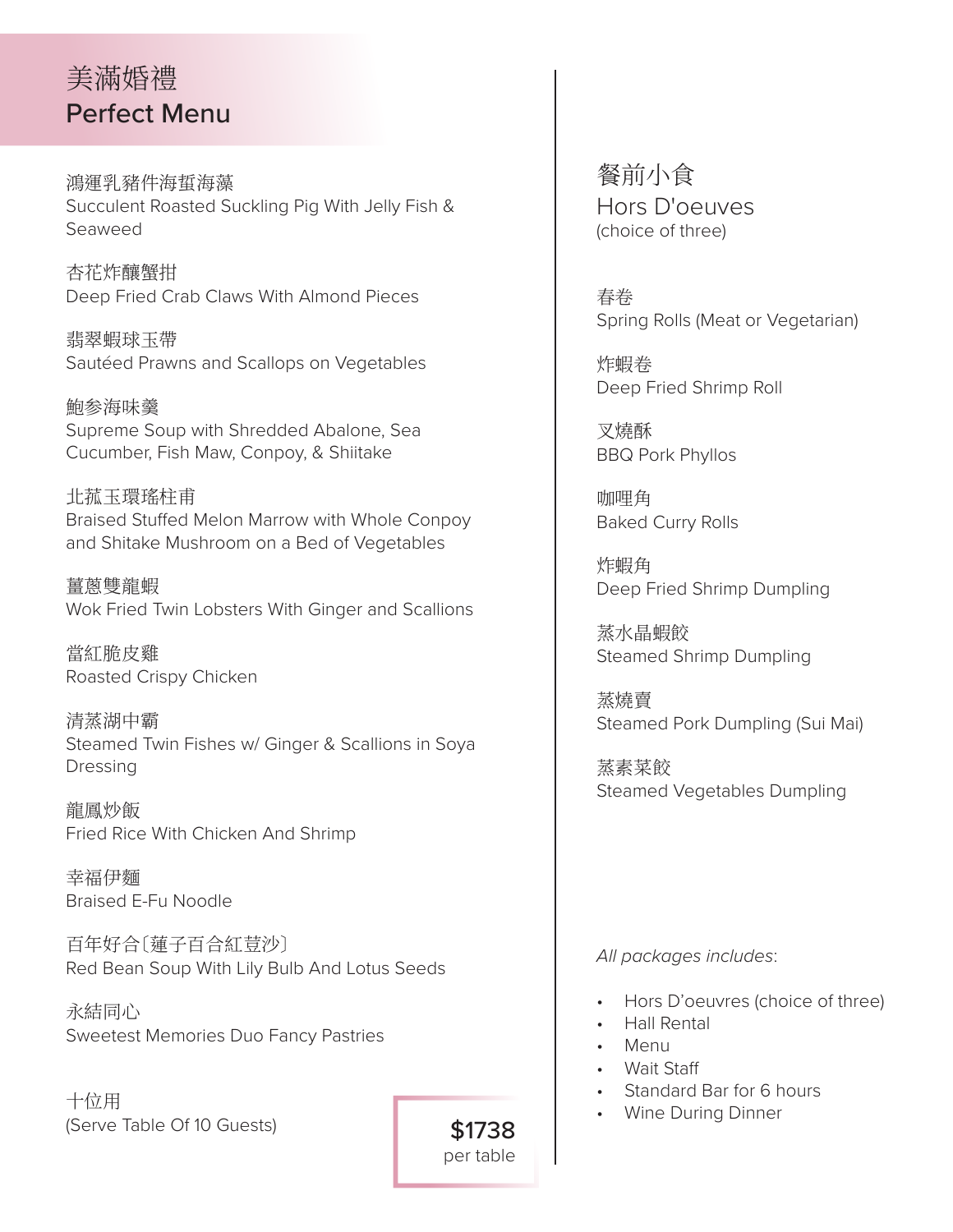# 浪漫婚禮 Romantic Menu

鴻運乳豬件海蜇海藻 Succulent Roasted Suckling Pig With Jelly Fish & Seaweed

宮庭焗釀響螺 Baked Stuffed Whole Conch with Seafood in Portuguese Sauce

翡翠蝦球玉帶 Sautéed Prawns and Scallops on Vegetables

海皇竹笙燕窩羹 Bird's Nest Broth With Seafood & Bamboo Piths

翡翠北菰八頭原隻鮮鮑魚 Braised 8 Head Fresh Whole Abalone and Shiitake Mushroom on a Bed of Vegetables

美極雙龍蝦 Wok Fried Twin Lobsters in Maggie Sauce

蔥油脆皮雞 Roasted Crispy Chicken with Ginger Oil

清蒸湖中霸 Steamed Twin Fishes w/ Ginger & Scallions in Soya Dressing

美滿炒飯 Fried Rice with Egg White, Seafood, Conpoy, & Masago

幸福伊麵 Braised E-Fu Noodle with Enoki Mushroom

百年好合 〔蓮子百合紫米露〕 Purple Rice Paste With Lily Bulb And Lotus Seeds

永結同心 Sweetest Memories Duo Fancy Pastries

十位用 (Serve Table Of 10 Guests) 餐前小食 Hors D'oeuves (choice of three)

春卷 Spring Rolls (Meat or Vegetarian)

炸蝦卷 Deep Fried Shrimp Roll

叉燒酥 BBQ Pork Phyllos

咖哩角 Baked Curry Rolls

炸蝦角 Deep Fried Shrimp Dumpling

蒸水晶蝦餃 Steamed Shrimp Dumpling

蒸燒賣 Steamed Pork Dumpling (Sui Mai)

蒸素菜餃 Steamed Vegetables Dumpling

*All packages includes*:

- Hors D'oeuvres (choice of three)
- Hall Rental
- Menu
- Wait Staff
- Standard Bar for 6 hours
- Wine During Dinner

 \$1838 per table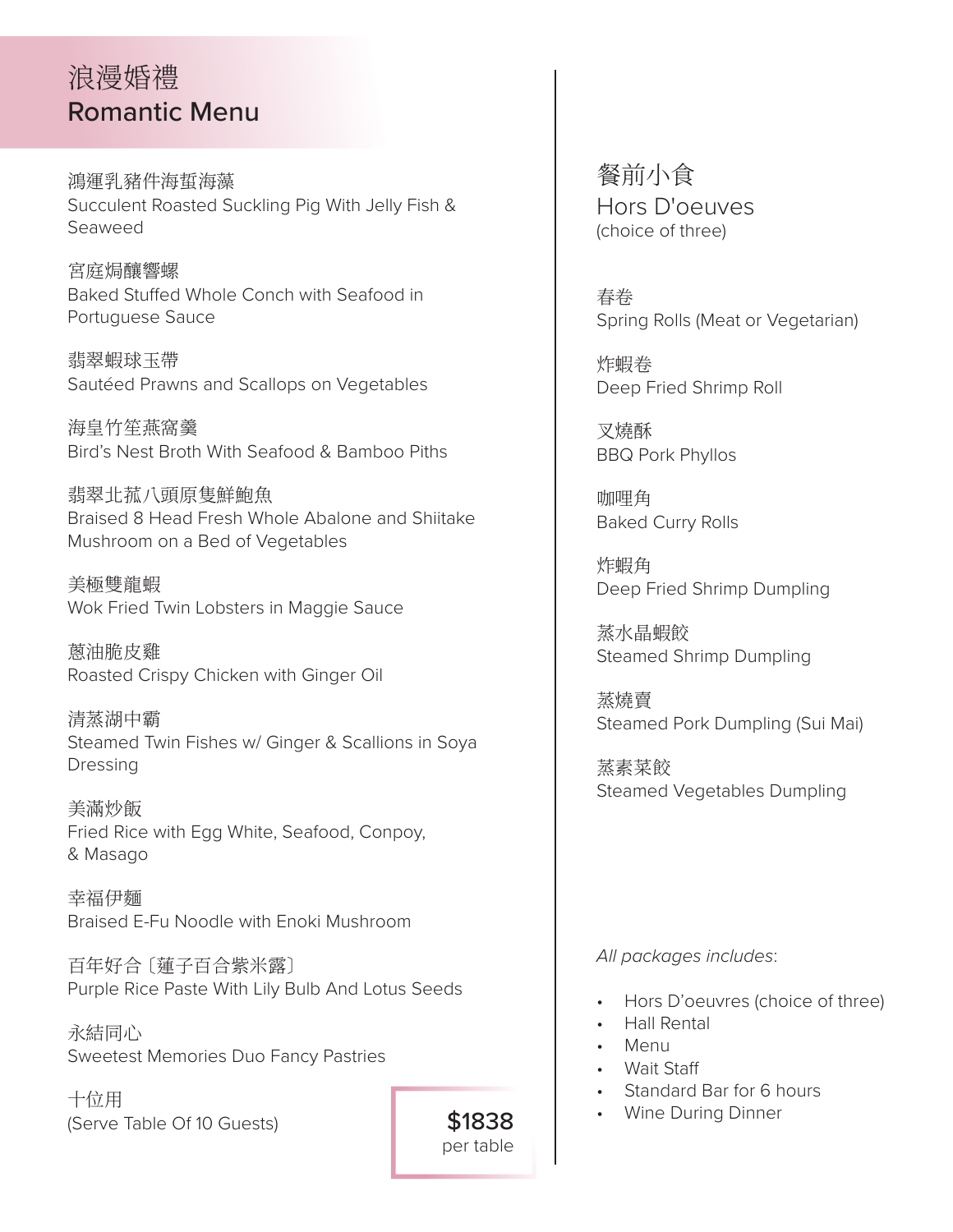# 典雅婚禮 Elegant Menu

鴻運乳豬條海蜇海藻 { 半隻 } Succulent Roasted Half Suckling Pig With Jelly Fish & Seaweed

白汁芝士焗釀扇貝 Baked Stuffed Shell Scallop with Seafood in Cream Sauce topped with Cheese

玉露串帶子 Steamed Skewered Scallops with Vegetables

蟹肉花膠燕窩羹 Bird's Nest Broth with Crab Meal and Fish Maw

玉葉北菰六頭原隻鮮鮑魚 Braised 6 Head Fresh Whole Abalone & Shitake Mushrooms on a Bed of Vegetables

蒜茸牛油焗開邊龍蝦 Baked Half Lobsters with Garlic & Butter

香檳脆皮雞 Crispy Deep-fried Chicken in Champagne Sauce

清蒸海中寶 Steamed Twin Fishes w/ Ginger & Scallions in Soya Dressing

美滿荷葉飯 Fried Rice with Shrimp Wrapped w/ Lotus Leaf

蟹肉燴伊麵 Braised E-Fu Noodles w/ Crab Meat

百年好合〔蓮子百合紅棗茶〕 Sweet Soup with Lily Bulb, Lotus Seeds, Red Dates and Dried Longan

心心相印 Sweetest Memories Duo Fancy Pastries

十位用 (Serve Table Of 10 Guests) 餐前小食 Hors D'oeuves (choice of three)

春卷 Spring Rolls (Meat or Vegetarian)

炸蝦卷 Deep Fried Shrimp Roll

叉燒酥 BBQ Pork Phyllos

咖哩角 Baked Curry Rolls

炸蝦角 Deep Fried Shrimp Dumpling

蒸水晶蝦餃 Steamed Shrimp Dumpling

蒸燒賣 Steamed Pork Dumpling (Sui Mai)

蒸素菜餃 Steamed Vegetables Dumpling

*All packages includes*:

- Hors D'oeuvres (choice of three)
- Hall Rental
- Menu

 \$1950 per table

- Wait Staff
- Standard Bar for 6 hours
- Wine During Dinner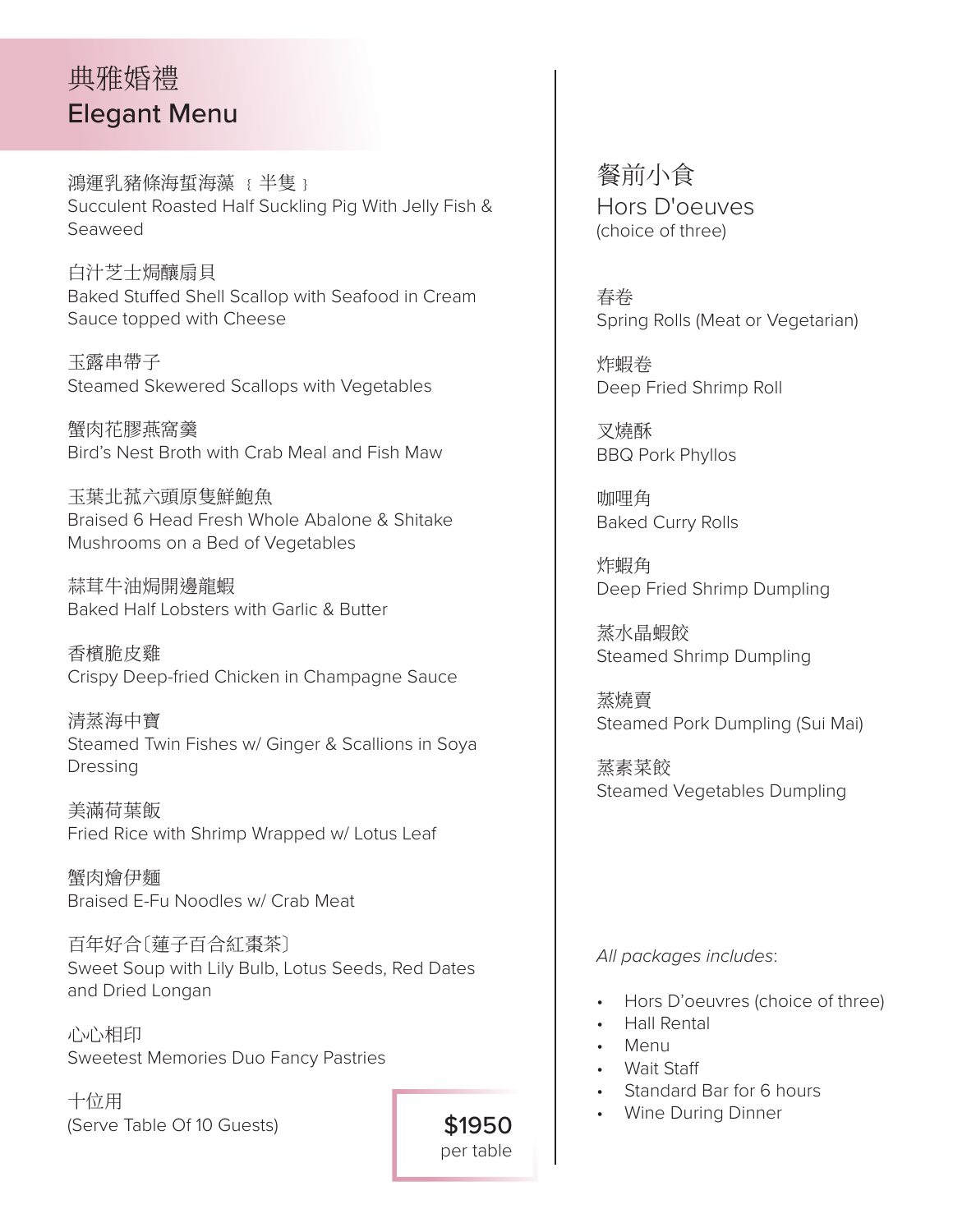# 美食亭 Food Stations

### 片皮鴨 Peking Duck Station \$12.95 per person

片皮鴨 Peking Duck Serve with all necessary condiment (Include one staff at station for carving)

### 麵檔 Noodle Station \$10.95 per person

麵檔 Noodle in Soup with Fish Balls Serve with all necessary condiment (Include one staff at station for noodle making)

- \* Prices are subject to applicable taxes & venue fees
- \* Room minimums apply
- \* All Menu costs quoted include supervisors and wait staff for a maximum of 7 hours.
- \* Price per table applies to tables with 10 or less guests.
- \* Price per person applies to any guest exceeding 10 guests at a table to a maximum of 12 guests per table.
- \* All special meals, including vegetarian and special dietary. Requirements will be in addition to price per table.
- \* Additions made within 72 hours of the event will be subject to additional surcharges.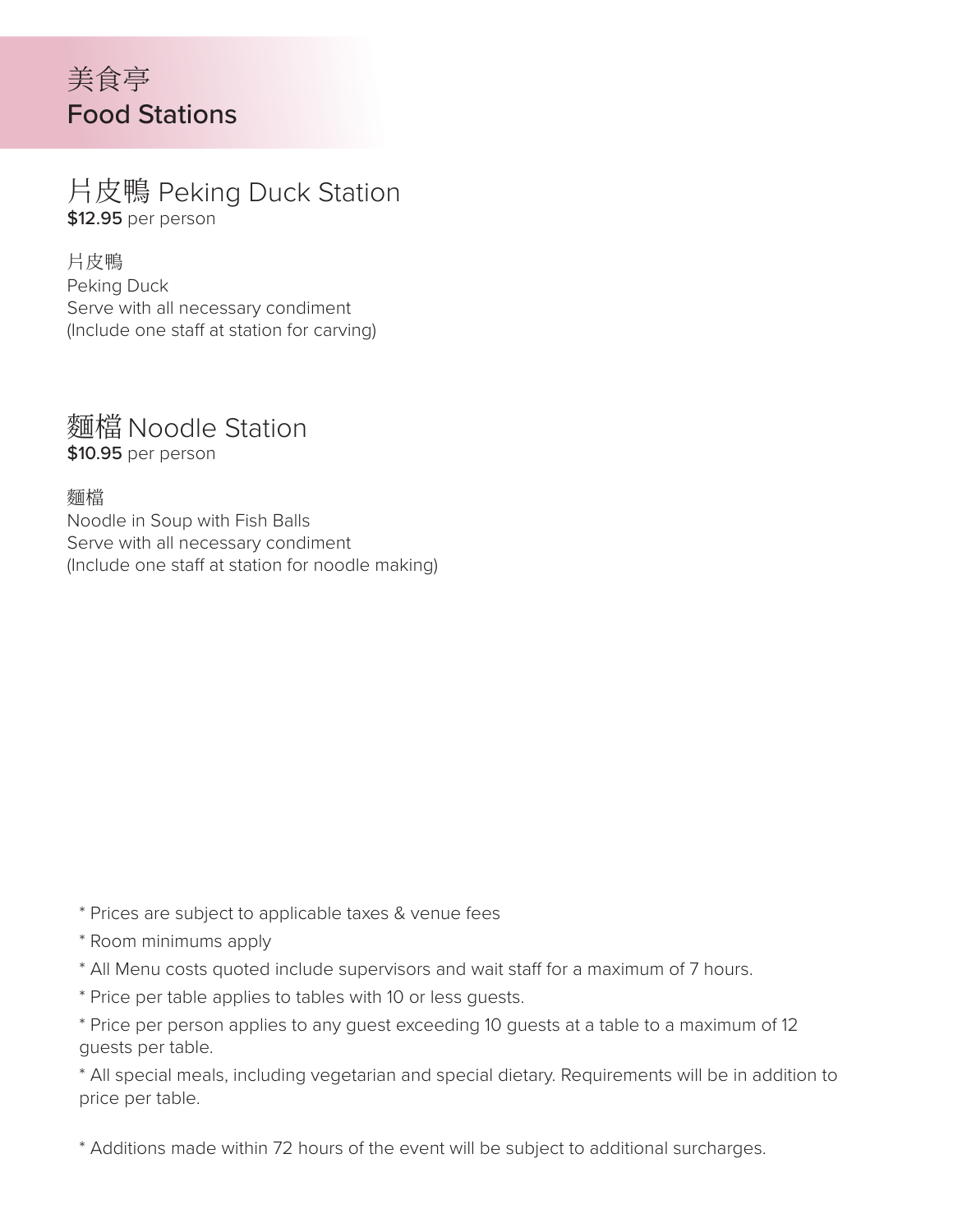## Beverages

## Standard Bar

(6 Hours)

#### Domestic Bottled Beer Budweiser Bud Light

Mill Street Organic

#### House Rail

Smirnoff Vodka Gordon's Gin Seagram's VO Whiskey Captain Morgan Rum Johnnie Walker Red Label Scotch

#### House Wine

East West Vineyards Cab-Nero VQA East West Vineyards Pinot Grigio VQA

Soft Drinks, Coffee and Tea

Included in the packages listed above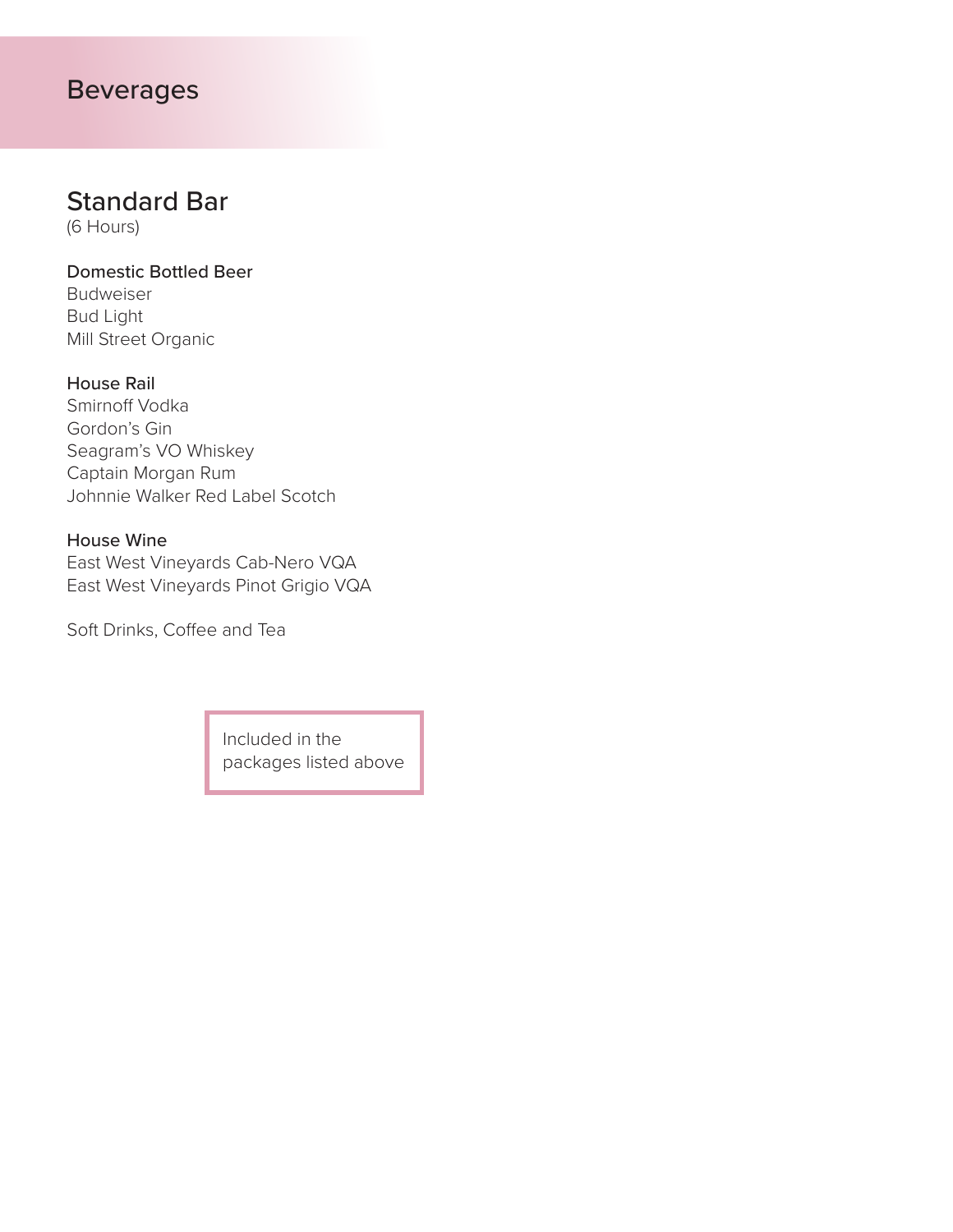### Deluxe Bar

(6 Hours)

### Domestic, Premium and

Imported Bottled Beer Budweiser Bud Light Mill St Organic Bud Light Lime Stella Artois Corona Hoegaarden Michelob Ultra Alexander Keiths

#### **Coolers** Smirnoff Ice

#### House Rail

Smirnoff Vodka Gordon's Gin Seagram's VO Whiskey Captain Morgan Rum Johnnie Walker Red Label Scotch

#### Premium Liquors

Ketel One **Tanqueray** Crown Royal Appleton Estate VX Johnnie Walker Black Label Scotch Jose Cuervo Tequila

#### Premium Back Bar

Jack Daniels Bushmills Irish Whiskey Captain Morgan Dark Spiced Rum Glenfiddich 12 Year

#### Liqueurs

Amaretto Disaronno Baileys Irish Cream **Cointreau** Drambuie Grand Marnier Kahlua Malibu Coconut Rum Peach Schnapps McGuinness Blue Curacao McGuinness Melon McGuinness Crème de Cacao Sour Puss Raspberry

#### House Wine

East West Vineyards Cab-Nero VQA East West Vineyards Pinot Grigio VQA

Sparkling Wine (toast) Spumante Bambino Sparkling White

#### Soft Drinks, Coffee and Tea

Natural and Sparkling Water 2 bottles/table

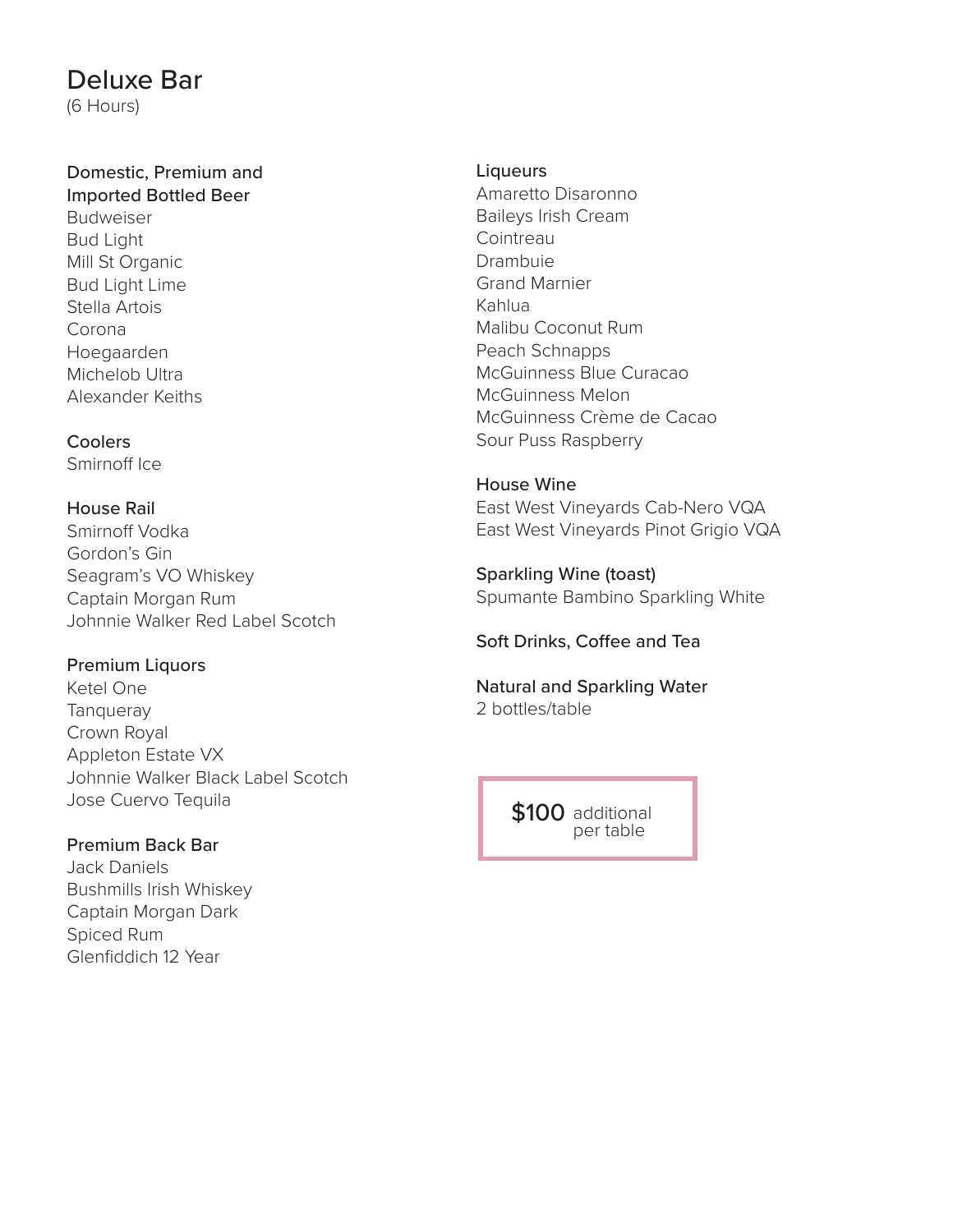## Non Alcoholic Beverage Package

Soft Drinks Assorted Juices Bottled Water Coffee Tea

\$9 per person

## Bar Package Enhancements

| 1 Hour Standard Bar Package Extension                       | \$8 per person  |
|-------------------------------------------------------------|-----------------|
| 1 Hour Deluxe Bar Package Extension                         | \$10 per person |
| Sparkling Wine for Toast                                    | \$8 per person  |
| Natural and Sparkling Water on tables (2 bottles per table) | \$11 per table  |
| Unlimited Natural and Sparkling Water                       | \$16 per table  |
| Non Alcoholic Punch                                         | \$45 per bowl   |
| Alcoholic Punch                                             | \$110 per bowl  |
| Mimosa                                                      | \$8 per person  |
| House Wine Service                                          | \$13 per person |

Consumption Bar available upon request.